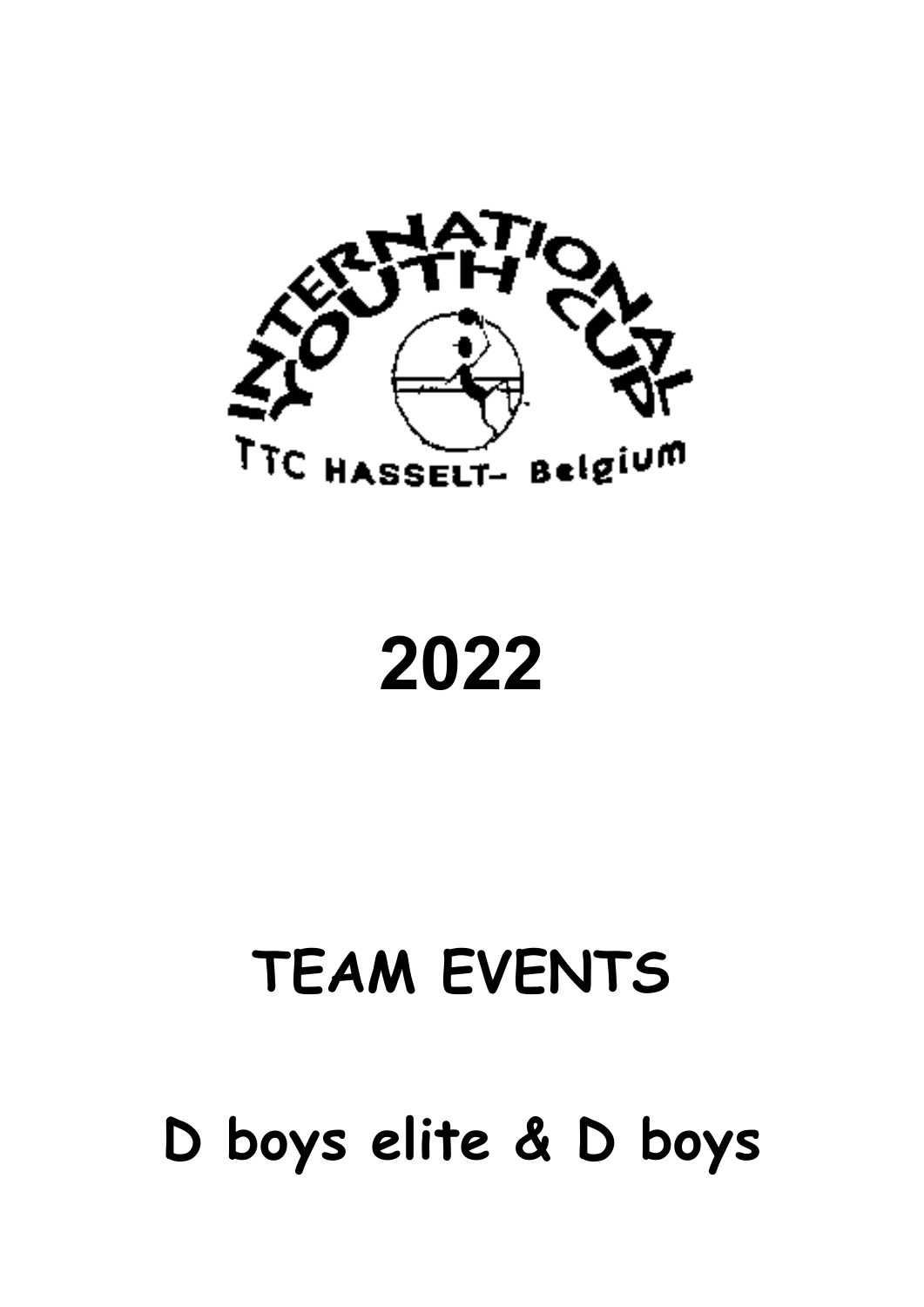#### 1st stage : Saturday 4th June

category : D-boys elite & D-boys group : 1

| Team        | Country |  |  |
|-------------|---------|--|--|
| 1 Hainaut 1 | 'BEL    |  |  |
| ? Tiège     | 'BEL    |  |  |
| 3 Luzern 2  |         |  |  |
| 4 Spårvägen | SWF     |  |  |

|                | Games     |           | time              | Hall | Table |
|----------------|-----------|-----------|-------------------|------|-------|
| <b>Game N°</b> | Team#1    | Team#2    |                   |      |       |
| 1.1            | Spårvägen | Hainaut 1 | 10h00             | Ш    | 1&2   |
| 1.2            | Tiège     | Luzern 2  | 10 <sub>h00</sub> | Ш    | 3&4   |
| 1.3            | Luzern 2  | Hainaut 1 | 11h30             | Ш    | 1&2   |
| 1.4            | Spårvägen | Tiège     | 11h30             | Ш    | 3&4   |
| 1.5            | Luzern 2  | Spårvägen | 13h00             | Ш    | 1&2   |
| .6             | Hainaut 1 | Tiège     | 13h00             |      | 3&4   |

category : D-boys elite & D-boys group : 2

| Team                     | Countrv |  |  |
|--------------------------|---------|--|--|
| 1 Alpes Maritimes        | FRA     |  |  |
| 21 Luzern 1              | SUI     |  |  |
| 3 Limburg                |         |  |  |
| 4 Erdmannhausen (D-bdGER |         |  |  |

|          | Games                               |                        | time  | Hall | Table |
|----------|-------------------------------------|------------------------|-------|------|-------|
| 'Game N° | Team#1                              | Team#2                 |       |      |       |
| 2.1      | Erdmannhausen (D-bo Alpes Maritimes |                        | 10h00 |      | 5&6   |
| 22       | Luzern 1                            | Limburg                | 10h00 |      | 7&8   |
| 2.3      | Limburg                             | <b>Alpes Maritimes</b> | 11h30 |      | 5&6   |
| 2.4      | Erdmannhausen (D-bo Luzern 1        |                        | 11h30 |      | 7&8   |
| 2.5      | Limburg                             | Erdmannhausen (D-boys) | 13h00 |      | 5&6   |
| 2.6      | <b>Alpes Maritimes</b>              | Luzern 1               | 13h00 |      | 7&8   |

category : D-boys elite & D-boys group : 3

Team Country 1 2 3 4<br>
Hvidrovre 1 DEN 1 2 3 4 1 Hvidrovre 1 DEN<br>2 Hannover 96 GER 2 Hannover 96 GER 3 Hainaut 2 BEL 4 Flash (D-boys) NED

|         | Games          |                | time               | Hall | Table |
|---------|----------------|----------------|--------------------|------|-------|
| Game N° | Team#1         | Team#2         |                    |      |       |
| 3.1     | Flash (D-boys) | Hvidrovre 1    | 10 <sub>h</sub> 00 | Ш    | 19&10 |
| 3.2     | Hannover 96    | Hainaut 2      | 10h00              | Ш    | 11&12 |
| 3.3     | Hainaut 2      | Hvidrovre 1    | 11h30              |      | 19&10 |
| 3.4     | Flash (D-boys) | Hannover 96    | 11h30              |      | 11&12 |
| 3.5     | Hainaut 2      | Flash (D-boys) | 13h00              | Ш    | 19&10 |
| 3.6     | Hvidrovre 1    | Hannover 96    | 13h00              |      | 11&12 |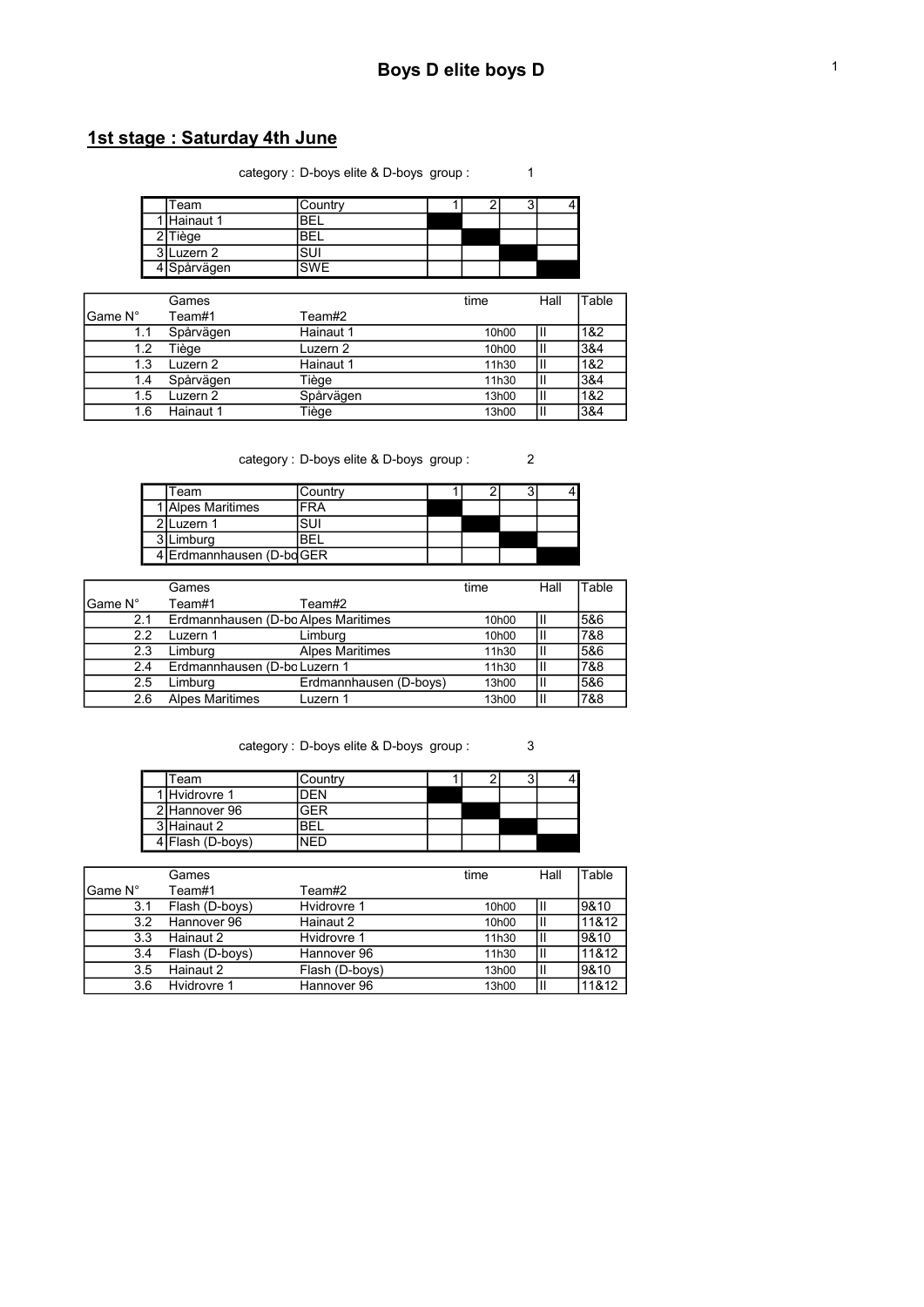category : D-boys elite & D-boys group : 4

|   | Team                         | Countrv |  |  |
|---|------------------------------|---------|--|--|
|   | Namur                        | )FN     |  |  |
|   | 2 Dublin                     | BEL     |  |  |
| ົ | lgny                         | 'RL     |  |  |
|   | 4 Klein Heidorn (D-boys) SUI |         |  |  |

|         | Games                         |                        | time               | Hall | Table |
|---------|-------------------------------|------------------------|--------------------|------|-------|
| Game N° | Team#1                        | Team#2                 |                    |      |       |
| 4.1     | Klein Heidorn (D-boys) Namur  |                        | 10 <sub>h</sub> 00 | Ш    | 13&14 |
| 4.2     | Dublin                        | lgny                   | 10 <sub>h</sub> 00 | Ш    | 15&16 |
| 4.3     | Igny                          | Namur                  | 11h30              | ΠI   | 13&14 |
| 4.4     | Klein Heidorn (D-boys) Dublin |                        | 11h30              | Ш    | 15&16 |
| 4.5     | Igny                          | Klein Heidorn (D-boys) | 13h00              | Ш    | 13&14 |
| 4.6     | Namur                         | Dublin                 | 13h00              | Ш    | 15&16 |

category : D-boys elite & D-boys group : 5

| Team               | Country    |  |  |
|--------------------|------------|--|--|
| 1 Freiburg         | GER        |  |  |
| 2 Liège            | 'BFI       |  |  |
| 3 Hvidrovre 2      | DEN        |  |  |
| 4 Hasselt (D-boys) | <b>BFI</b> |  |  |

|                | Games            |                  | time               | Hall | Table   |
|----------------|------------------|------------------|--------------------|------|---------|
| <b>Game N°</b> | Team#1           | Team#2           |                    |      |         |
| 5.1            | Hasselt (D-boys) | Freiburg         | 10 <sub>h</sub> 00 |      | 17 & 18 |
| 5.2            | Liège            | Hvidrovre 2      | 10 <sub>h</sub> 00 |      | 19 & 20 |
| 5.3            | Hvidrovre 2      | Freiburg         | 11h30              |      | 17 & 18 |
| 5.4            | Hasselt (D-boys) | Liège            | 11h30              |      | 19 & 20 |
| $5.5^{\circ}$  | Hvidrovre 2      | Hasselt (D-boys) | 13h00              |      | 17 & 18 |
| 5.6            | Freiburg         | Liège            | 13h00              |      | 19 & 20 |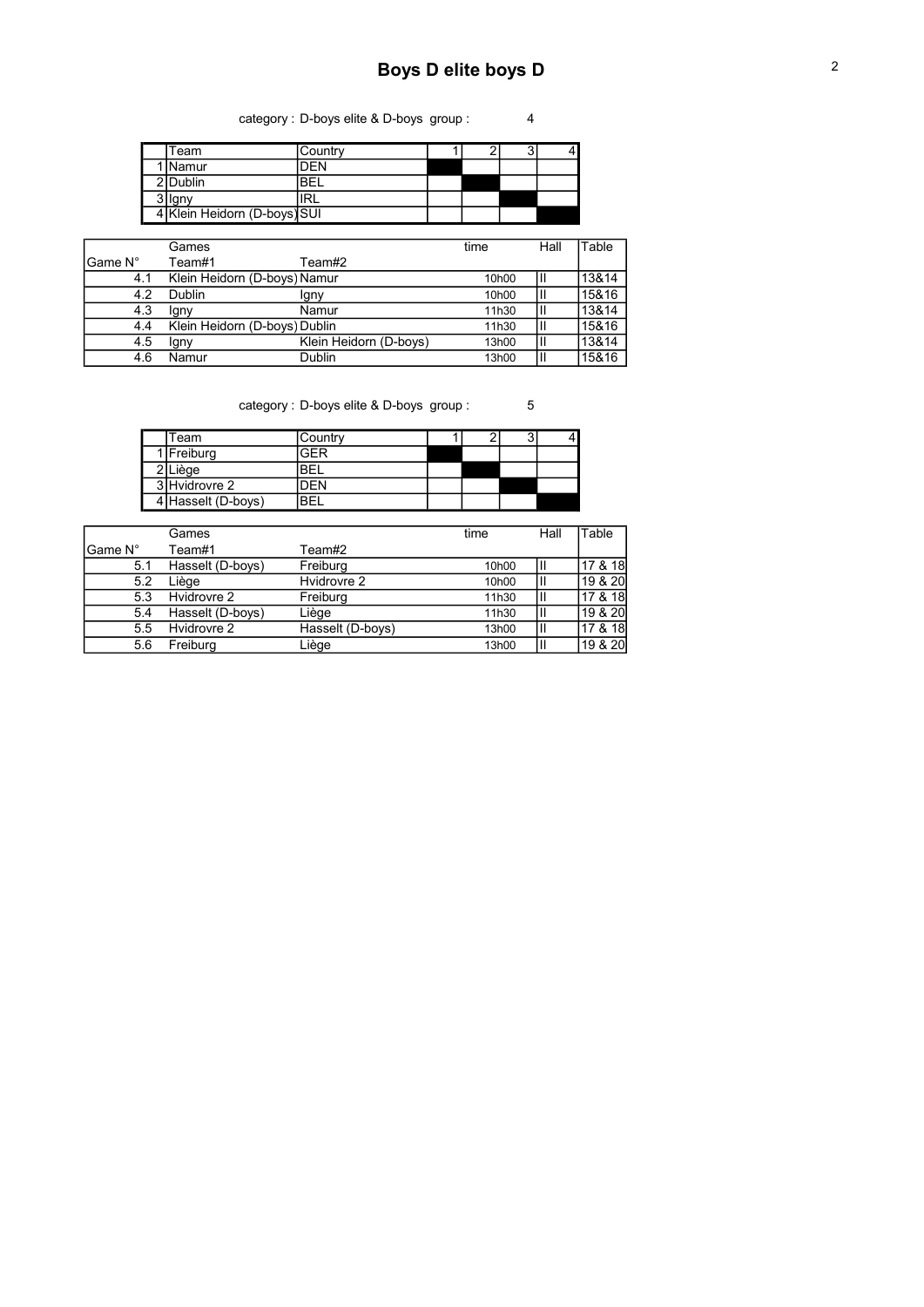## 2nd stage : Sunday 5th June

#### Boys D elite

## Places 1 till 16

| category : D-boys elite | group: | A |
|-------------------------|--------|---|
|                         |        |   |

| Team          |  |  |  |
|---------------|--|--|--|
| 1st group 1   |  |  |  |
| $2nd$ aroun 2 |  |  |  |

|  | 1 1st group 1 |  |      |      |      |
|--|---------------|--|------|------|------|
|  | 2 2nd group 3 |  |      |      |      |
|  | 3 2nd group 2 |  |      |      |      |
|  | 4 3rd group 5 |  |      |      |      |
|  |               |  |      |      |      |
|  | Games         |  | time | Hall | able |

|                | Games       |             | time               | Hall | Table |
|----------------|-------------|-------------|--------------------|------|-------|
| <b>Game N°</b> | Team#1      | Team#2      |                    |      |       |
| A.1            | 3rd group 5 | 1st group 1 | 10 <sub>h</sub> 00 |      | 1&2   |
| A.2            | 2nd group 3 | 2nd group 2 | 10h00              |      | 3&4   |
| A.3            | 2nd group 2 | 1st group 1 | 11h30              |      | 1&2   |
| A.4            | 3rd group 5 | 2nd group 3 | 11h30              |      | 3&4   |
| A.5            | 2nd group 2 | 3rd group 5 | 13h00              |      | 1&2   |
| A.6            | 1st group 1 | 2nd group 3 | 13h00              |      | 3&4   |

category : D-boys elite group : B

| Team             | Country |  |  |
|------------------|---------|--|--|
| 1 1st group 2    |         |  |  |
| $2$  2nd group 4 |         |  |  |
| 32nd group 1     |         |  |  |
| 4 3rd group 3    |         |  |  |

|            | Games       |             | time               | Hall | Table |
|------------|-------------|-------------|--------------------|------|-------|
| Game N°    | Team#1      | Team#2      |                    |      |       |
| B.1        | 3rd group 3 | 1st group 2 | 10 <sub>h</sub> 00 | Ш    | 5&6   |
| B.2        | 2nd group 4 | 2nd group 1 | 10h00              | ıП   | 7&8   |
| B.3        | 2nd group 1 | 1st group 2 | 11h30              | Ш    | 5&6   |
| <b>B.4</b> | 3rd group 3 | 2nd group 4 | 11h30              | Ш    | 7&8   |
| <b>B.5</b> | 2nd group 1 | 3rd group 3 | 13h00              | Ш    | 5&6   |
| B.6        | 1st group 2 | 2nd group 4 | 13h00              | Ш    | 7&8   |

category : D-boys elite group : C

| Team              | Country |  |  |
|-------------------|---------|--|--|
| 1 1st group 3     |         |  |  |
| $2$ 2nd group 5   |         |  |  |
| 3 3rd group 1     |         |  |  |
| $4$ 3rd group $4$ |         |  |  |

|         | Games       |             | time               | Hall | Table |
|---------|-------------|-------------|--------------------|------|-------|
| Game N° | Team#1      | Team#2      |                    |      |       |
| C.1     | 3rd group 4 | 1st group 3 | 10 <sub>h</sub> 00 | Ш    | 19&10 |
| C.2     | 2nd group 5 | 3rd group 1 | 10h00              |      | 11&12 |
| C.3     | 3rd group 1 | 1st group 3 | 11h30              |      | 19&10 |
| C.4     | 3rd group 4 | 2nd group 5 | 11h30              |      | 11&12 |
| C.5     | 3rd group 1 | 3rd group 4 | 13h00              |      | 19&10 |
| C.6     | 1st group 3 | 2nd group 5 | 13h00              |      | 11&12 |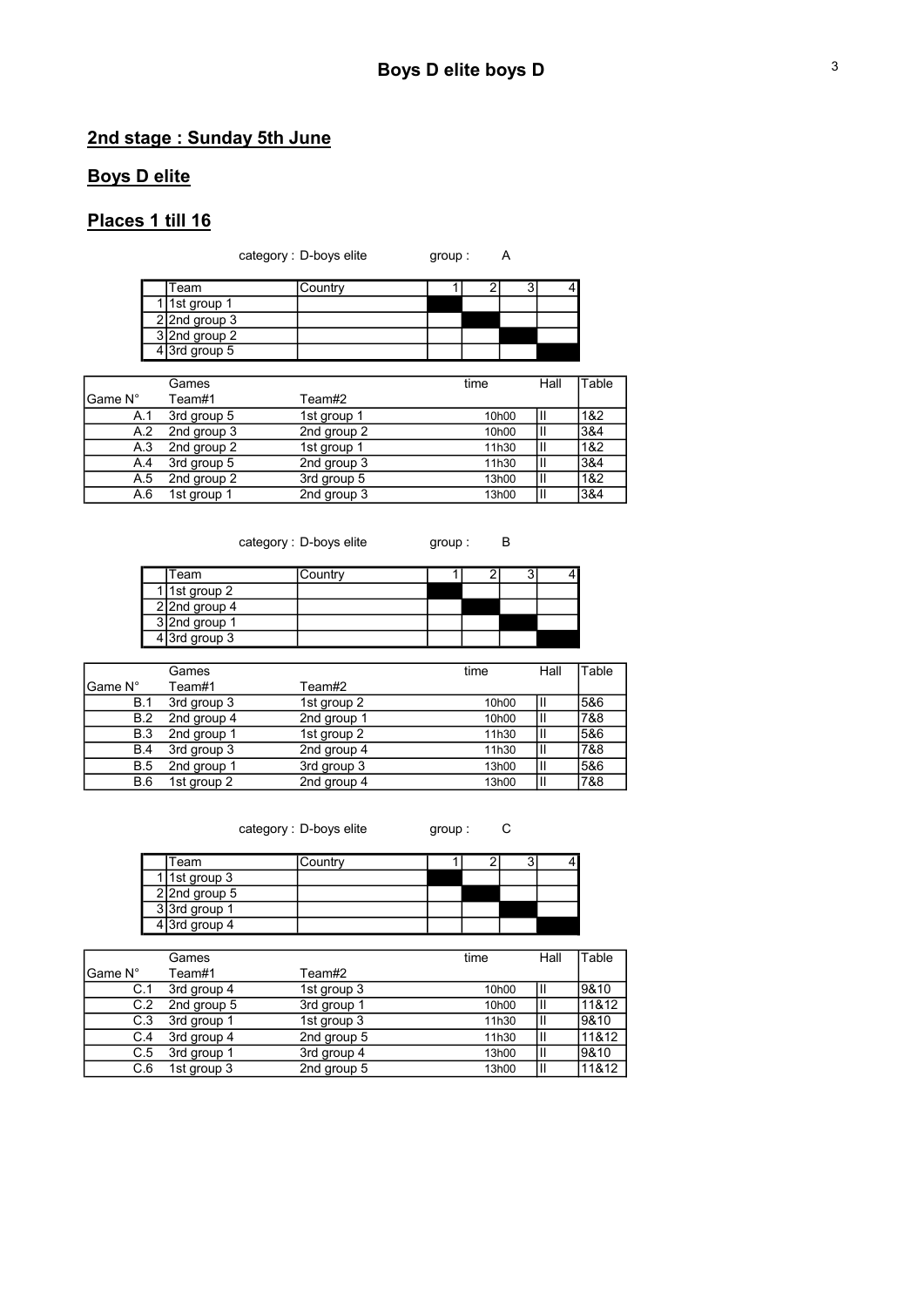| category : D-boys elite | group: |  |
|-------------------------|--------|--|
|                         |        |  |

| Team            | Countrv |  |  |
|-----------------|---------|--|--|
| 1 1st group 4   |         |  |  |
| $2$ 1st group 5 |         |  |  |
| 3 3rd group 2   |         |  |  |
| 4 4th group 1   |         |  |  |

|         | Games       |             | time               | Hall | Table |
|---------|-------------|-------------|--------------------|------|-------|
| Game N° | Team#1      | Team#2      |                    |      |       |
| D.1     | 4th group 1 | 1st group 4 | 10 <sub>h</sub> 00 | Ш    | 13&14 |
| D.2     | 1st group 5 | 3rd group 2 | 10 <sub>h</sub> 00 | Ш    | 15&16 |
| D.3     | 3rd group 2 | 1st group 4 | 11h30              | Ш    | 13&14 |
| D.4     | 4th group 1 | 1st group 5 | 11h30              | Ш    | 15&16 |
| D.5     | 3rd group 2 | 4th group 1 | 13h00              | Ш    | 13&14 |
| D.6     | 1st group 4 | 1st group 5 | 13h00              | Ш    | 15&16 |

## Boys D

### Places 1 till 4

| category : D - boys |         | group: |  |  |
|---------------------|---------|--------|--|--|
| Team                | Country |        |  |  |
| 1 Erdmannhausen     | GFR     |        |  |  |
| 2 Flash             | JFD     |        |  |  |
| 3 Hasselt           | BEL.    |        |  |  |

|                | Games         |               | time               | Hall | Table   |
|----------------|---------------|---------------|--------------------|------|---------|
| lGame N°       | Team#1        | Team#2        |                    |      |         |
| E.1            | Klein Heidorn | Erdmannhausen | 10 <sub>h</sub> 00 | Ш    | 17 & 18 |
| F 2            | Flash         | Hasselt       | 10 <sub>h</sub> 00 | Ш    | 19 & 20 |
| E 3            | Hasselt       | Erdmannhausen | 11h30              | Ш    | 17 & 18 |
| F <sub>4</sub> | Klein Heidorn | Flash         | 11h30              | ΠI   | 19 & 20 |
| E.5            | Hasselt       | Klein Heidorn | 13h00              |      | 17 & 18 |
| E.6            | Erdmannhausen | Flash         | 13h00              | ΨI   | 19 & 20 |

## 3rd stage : Monday 6th June

4 Klein Heidorn GER

#### Boys D elite

| Places 1 till 4 |                  |                    | time  | hall         | table |
|-----------------|------------------|--------------------|-------|--------------|-------|
| 1               | 1st group A      | 1st group D        | 10h00 | $\mathbf{I}$ | 1&2   |
| $\overline{2}$  | 1st group B      | 1st group C        | 10h00 | $\mathsf{I}$ | 3&4   |
| 3               | winner 1         | winner 2           | 12h15 | Ш            | 1&2   |
| 4               | loser 1          | loser <sub>2</sub> | 12h15 | Ш            | 3&4   |
|                 | Places 5 till 8  |                    |       |              |       |
| 5               | 2nd group A      | 2nd group D        | 10h00 | $\mathbf{I}$ | 5&6   |
| 6               | 2nd group B      | 2nd group C        | 10h00 | $\mathsf{I}$ | 7&8   |
| 7               | winner 5         | winner 6           | 12h15 | Ш            | 5&6   |
| 8               | loser 5          | loser 6            | 12h15 | Ш            | 7&8   |
|                 | Places 9 till 12 |                    |       |              |       |
| 9               | 3rd group A      | 3rd group D        | 10h00 | Ш            |       |